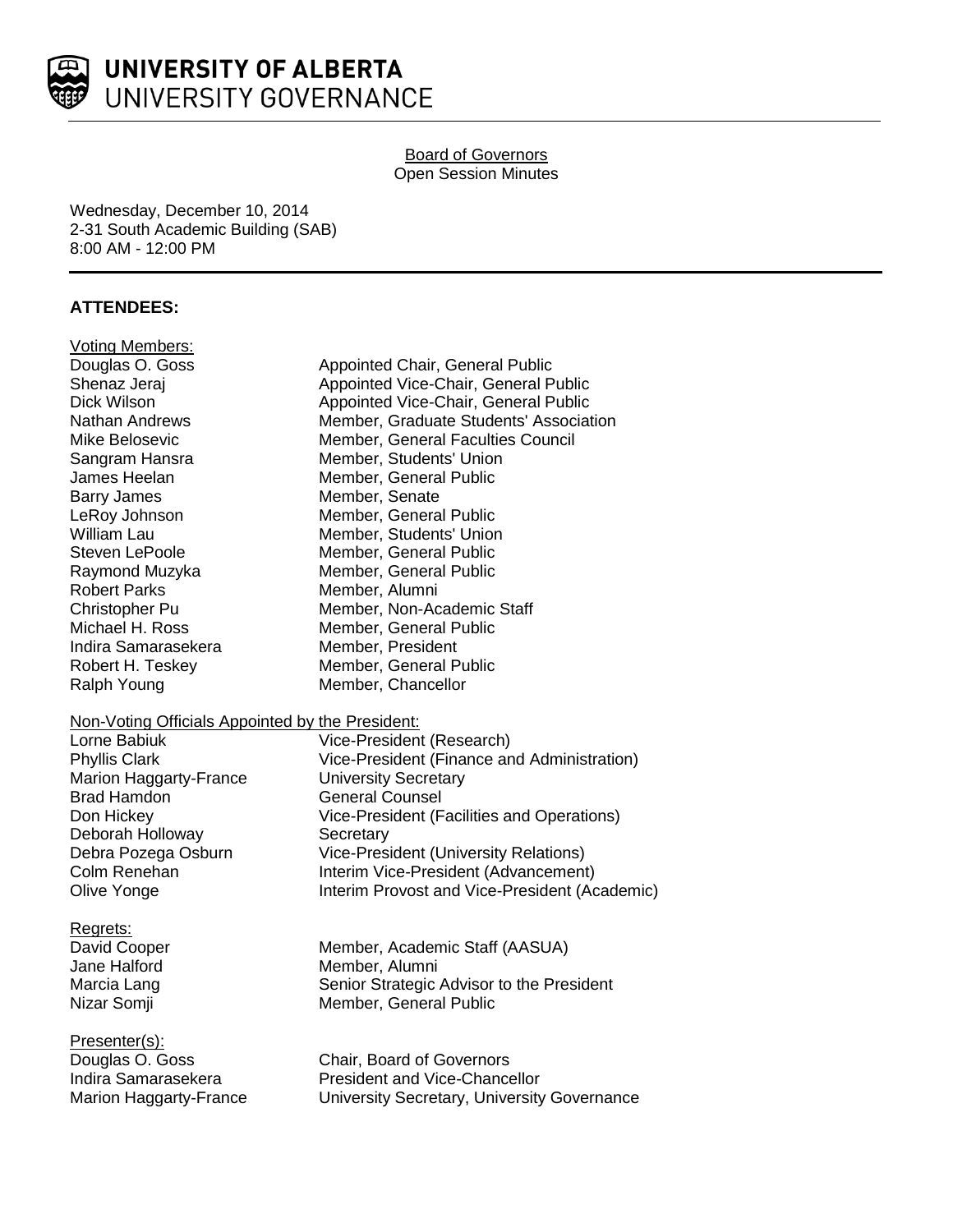Dick Wilson Member, Board of Governors Phyllis Clark Vice-President (Finance and Administration) Olive Yonge Interim Provost and Vice-President (Academic) David Lawson **Member**, Board of Governors Don Hickey **Vice-President (Facilities and Operations)**<br>
Steven LePoole **Member** Board of Governors Member, Board of Governors

### Staff:

Deborah Holloway, Board Secretary and Manager of Board Services Juli Zinken, Assistant Board Secretary

# **OPENING SESSION**

1. *Chair's Session*

*Presenter(s)*: Douglas O. Goss

# 1a. Call to Order and Confirmation of Quorum

*Presenter(s)*: Douglas O. Goss

The Board Secretary confirmed that the attendance constituted quorum. The Chair called the meeting to order at 8:00 a.m.

1b. Approval of Open Session Agenda

Materials before members are contained in the official meeting file.

*Presenter(s)*: Douglas O. Goss

The motion was moved and seconded.

THAT the Board of Governors approve the Open Session agenda as presented.

**Carried**

# 1c. Conflict of Interest - Opportunity for Declaration

*Presenter(s)*: Douglas O. Goss

The Chair made note of the following:

- The University of Alberta has policy and procedure in place for Conflict of Interest and Conflict of Commitment, and Board members make annual disclosures.
- In addition, Board members must declare any conflict related to the Board Agenda of each meeting and, in the event of such conflict, absent themselves from the discussion and voting on the item.
- The Post-Secondary Learning Act, Section 16(5) states that: The members of the board must act in the best interests of the university.

The Chair invited members to declare conflicts of interest related to the Open Session Agenda of the meeting. Mr Hansra noted that he is currently a student living in residence but, as he is not returning next year, the related motions should not present a conflict for him.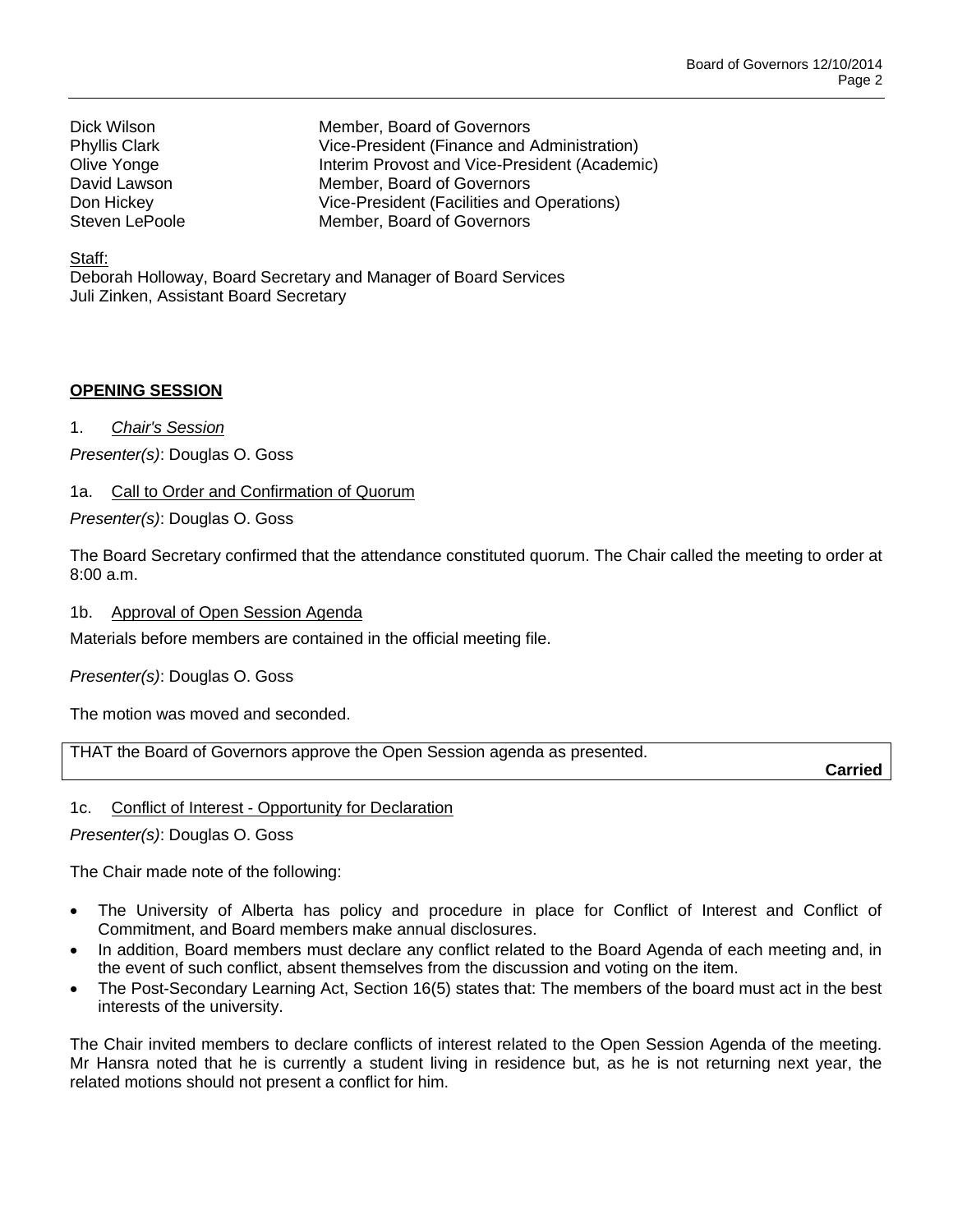# 1d. Chair's Remarks

### *Presenter(s)*: Douglas O. Goss

The Chair welcomed guests and members of the media who joined the meeting as observers for the Open Session of this meeting.

He reminded members that the President is the spokesperson for the University and that he is the Board of Governors spokesperson.

The Chair reported that Mr Dick Wilson had been reappointed to the Board and will serve another three term, and offered his congratulations to Mr Wilson.

He noted that, following Professor Wayne Renke's resignation from the Board, Dr. David Cooper has been appointed as AASUA representative and has received his Order in Council.

He thanked the President who recently announced the Indira V. Samarasekera Global Student Leadership Fund. The Fund will support students in their pursuit of education, research and community service experiences outside of Canada.

Finally, he requested that members place a "Hold The Date" in their calendars for the evening of April 1st for a Gala to celebrate President Samarasekera's contributions to the University and the City and Province.

At the invitation of the Board Chair, Chancellor Ralph Young and four Senators (Monica Mankowski, Andrea Mondor, Ken Regan, and Adam Sweet) provided the Board with an overview of the role and current initiatives of the Chancellor and the University Senate.

### 2. *Report of the President*

# *Presenter(s)*: Indira Samarasekera

In addition to her written report, the President also included verbal points of interest to the Board regarding:

- The newly-opened Physical Activity and Wellness (PAW) Centre, which is open to students, faculty and staff, alumni and the community.
- The \$50,000 raised during the University's Giving Tuesday campaign to fund a student-led project—the building and launching of Alberta's first satellite, the Experimental Albertan #1 Satellite (or Ex-Alta 1). The satellite will be part of a swarm of 49 other cube satellites launched from Brazil in 2016 as part of an international space mission and, once in orbit, will provide information to help students learn more about the northern lights and other space weather phenomena.
- The University's 2014 United Way Campaign, which finished with a cumulative amount of donations over the past three decades of more than \$10 million! The University was honoured for reaching this milestone last month by the United Way and the Association of Fundraising Professionals. The President thanked and congratulated United Way committee members and everyone on campus who has contributed to the campaign over the years.
- The University's 2014 Festival of Ideas, which was a big success and had the theme "Utopia/Dystopia: From Heroes to Villains". This year featured novelist, journalist and playwright, Colm Toibin; Pulitzer Prize winner cartoonist, Art Spiegelman; and bestselling novelist, playwright, poet and essayist, Joyce Carol Oates.
- Writing Studies 101: Exploring Writing, a course offered by the Office of Interdisciplinary Studies in the Faculty of Arts, won the 2014-2015 Writing Program Certificate of Excellence award from the Conference on College Composition and Communication (CCCC), the world's leading organization for writing studies. The blended course, with both online and in-class components, teaches students in all disciplines how to write academically and how to take their writing skills forward once they join the workforce. The University of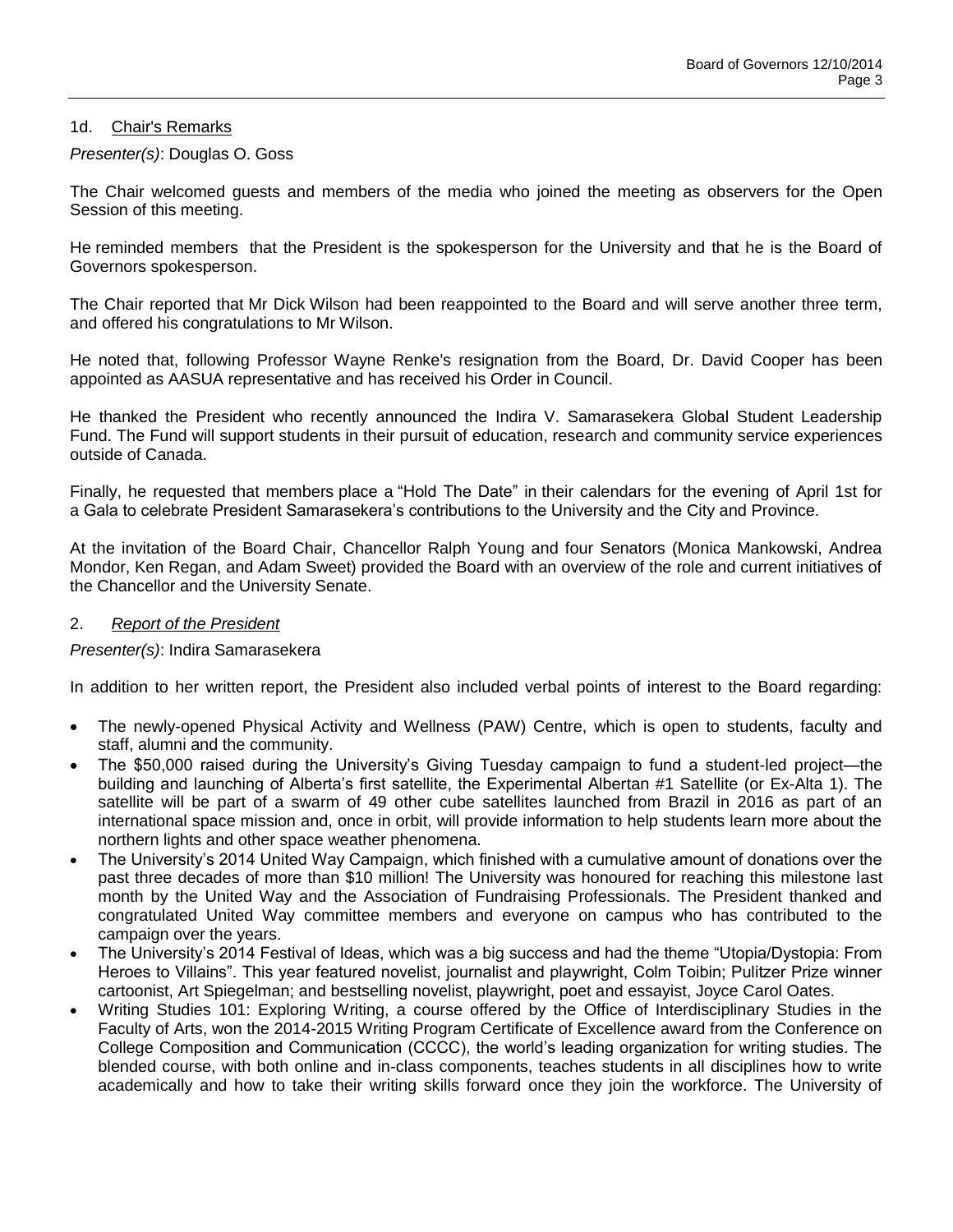Alberta was the only Canadian institution honoured this year and only the second ever to be recognized by the CCCC.

 The President noted that ten years ago, she had presented Board Members with inukshuks, which are signposts, providing reassurance that the traveller is on the right road. The inukshuk is a sign of the human spirit and creativity. Each stone supports another, secured by balance. Unity is its strength and its beauty, a recognition that all pieces are necessary to achieving success. She then presented inukshuk gifts to the members of the Board.

# 2a. Progress on the Change Agenda

# *Discussion*:

The President reported that the Deans had approved the Graduate Student Program. She noted the President's Visiting Committees (PVC) were going very well. Regarding Advancement activities, she reported that she was meeting with donors in order to facilitate a smooth transition for the President-Elect.

The President responded to questions and comments from members regarding the following matters: whether there was a calendar for future PVCs to allow more Board members to participate; whether a program is in place to implement changes arising from recommendations made by the PVCs; whether there is a need for leadership training for Deans; whether PVCs are tailored for individual Faculties; a suggestion to migrate from multiple small fundraising campaigns to one institutional campaign; and an expression of frustration regarding the culture of free-standing Faculties lacking accountability to the institution.

# 3. *Approval of the Consent Agenda*

Materials before members are contained in the official meeting file.

*Presenter(s)*: Douglas O. Goss

Item 3g was removed from the Consent Agenda.

The motion was moved and seconded, as amended.

THAT the Board of Governors approve the Open Session Consent Agenda as amended.

**Carried**

- 3a. Approval of the Open Session Minutes of October 24, 2014
- 3b. Approval of the Open Session Minutes of October 29, 2014

# *Information Reports*

- 3c. Report of the Audit Committee
- 3d. Report of the Finance and Property Committee
- 3e. Report of the Human Resources and Compensation Committee
- 3f. Report of the Investment Committee
- 3g. Report of the Learning and Discovery Committee removed
- 3h. Report of the Safety, Health and Environment Committee
- 3i. Report of the University Relations Committee

# *Regular Reports*

3j. Chancellor's Report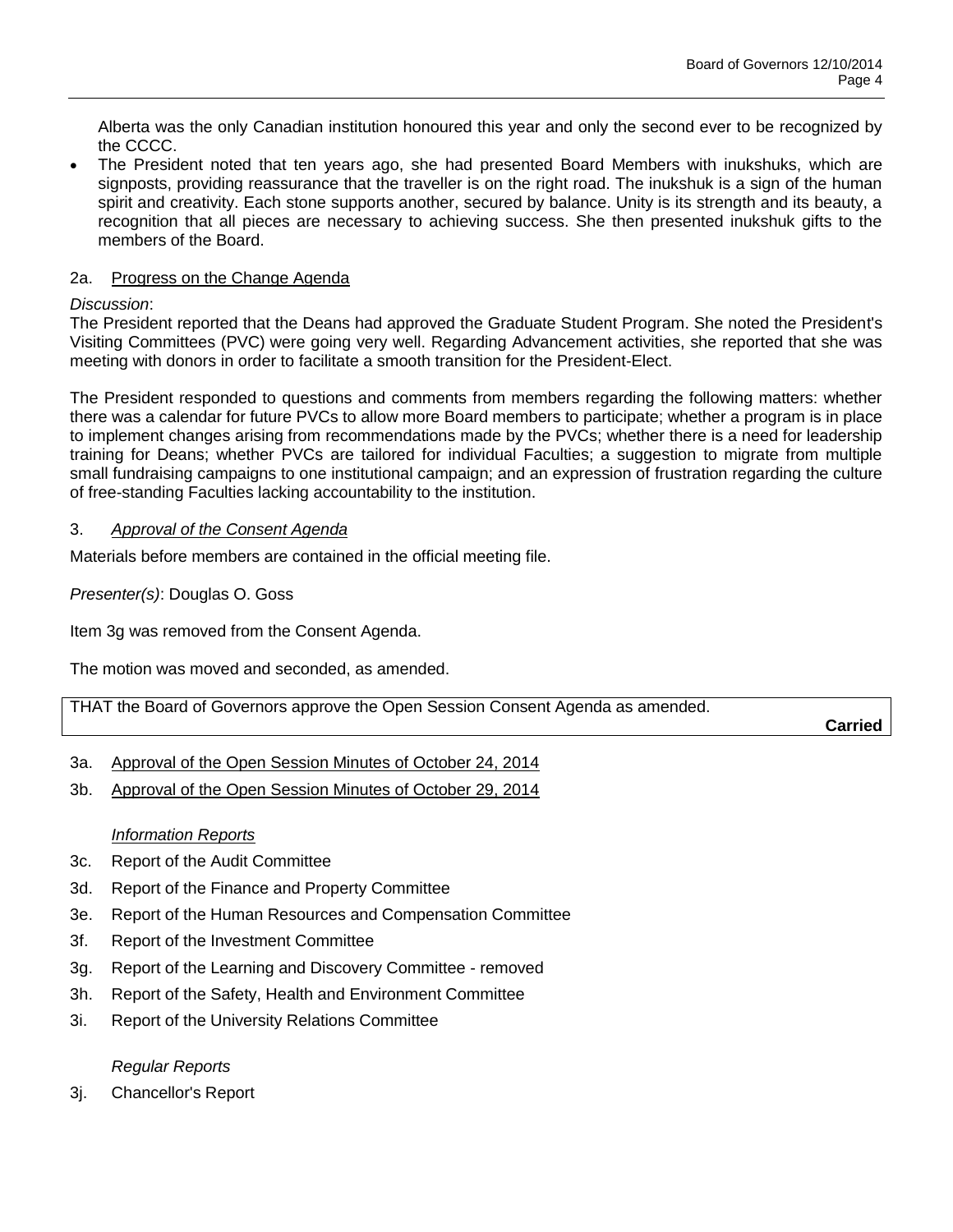- 3k. Alumni Association
- 3l. Students' Union (including 2013-14 Financial Statements)
- 3m. Graduate Students' Association
- 3n. Association of Academic Staff
- 3o. Non-Academic Staff Association
- 3p. General Faculties Council
- 3q. Undergraduate Student Representative
- 3r. Board Chair and Board Members Activity Report

Regarding item 3g, Report of the Learning and Discovery Committee, Ms Jeraj asked Dr Babiuk to provide details regarding the Falling Walls Conference in Berlin. Ms Jeraj and Dr Babiuk also addressed the issue of funding for Post-Doctoral Fellows (PDFs), noting that there are currently between 600 – 700 PDFs at the University and, for those who trained elsewhere, no other insitutions bore the costs of that training. The Province of Alberta does not provide funding for PDFs and they are not included in the Post-Secondary Learning act. They noted that support from the Board of Governors to obtain funding from the Province would be helpful.

#### **ACTION ITEMS**

4. *Report of the Finance and Property Committee*

#### *Presenter(s)*: Dick Wilson

#### 4a. University of Alberta 2015-16 Tuition Fee Proposal

Materials before members are contained in the official meeting file.

*Presenter(s)*: Olive Yonge; Phyllis Clark

*Purpose of the Proposal*: To set tuition fees for the 2015-2016 academic year.

#### *Discussion*:

Ms Clark presented this item together with items 4b and 4c. She noted that the recommendation is that all general, differential and market modifier tuition fees increase by 2.2 percent effective September 1, 2015. In addition, consistent with the University of Alberta's principle that international students pay the full cost of their education, it is recommended that international tuition (base plus differential) also increase by 2.2 percent. She added that a market modifiers proposal would come to the Board early in 2015.

Ms Clark responded to questions and comments from members regarding the following matters: the need for clear messaging regarding increases in order that the public can understand the rationale; that student experiences bears a direct impact on future donors, so mindfulness regarding whether students believe they are getting value from their investment should be a priority; and that value should be balanced with accessibility to be sure that the best and most talented have opportunities.

Following a query from a member regarding whether it is known what it costs to educate a student on a program-by-program basis and, if so, how the University compares to peers in this regards, members undertook a discussion on the matter. Ms Clark reported that while it is known what is spent per student, an analysis of cost would require significant disaggregation of data that would be very labour-intensive. The President added that the return on investment to achieve this would likely not be realized. A member questioned whether clarity regarding costs is not necessary to achieve world-class status as this would be a critical tool for students and taxpayers to understand the University's position and for advancement purposes. Another member noted that the value perspective is important; the issue is not just cost but what is being delivered for that cost. Mr Andrews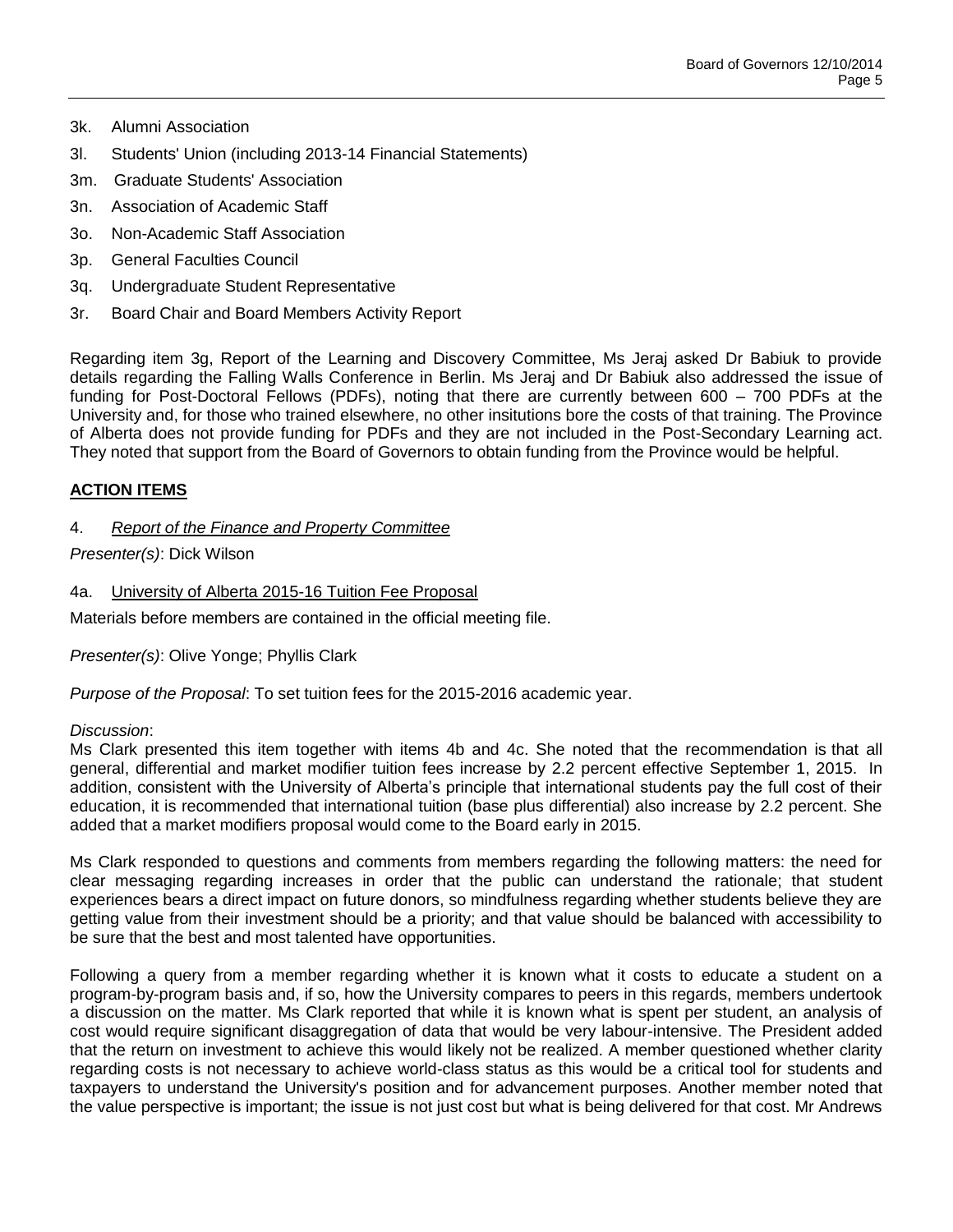reported that the Graduate Students' Association has this data at the graduate level, and Mr Lau noted that the Students' Union is currently investigating comparisons between provinces and the various systems of delivering financial aid and funding models. He noted that Alberta invests the least in post-secondary education. At the conclusion of the discussion, the President noted that she would take this request to the President's Executive Committee and report on the outcome at the next meeting of the Board.

The motion was moved and seconded.

THAT the Board of Governors, on the recommendation of the Board Finance and Property Committee and the GFC Academic Planning Committee, approve a proposal from the University Administration for a general tuition fee increase of 2.2%, effective September 1, 2015 and as illustrated in the table below.

| Undergraduate (Arts and Science) <sup>a, b</sup> | 2014-15    | 2015-16    | Change <sup>c</sup> |      |
|--------------------------------------------------|------------|------------|---------------------|------|
|                                                  |            |            | S                   | $\%$ |
| Domestic (Arts and Science)                      | \$5,320.80 | \$5,437.20 | \$116.40            | 2.2% |
| Domestic Graduate Fees <sup>a, b</sup>           | 2014-15    | 2015-16    | Change <sup>c</sup> |      |
|                                                  |            |            |                     | $\%$ |
| <b>Course Based Masters</b>                      | \$3,744.72 | \$3,826.80 | \$82.08             | 2.2% |
| Thesis 919 <sup>d</sup>                          | \$2,335.92 | \$2,387.28 | \$51.36             | 2.2% |
| Thesis Based (Masters and PhD) <sup>b, e</sup>   | \$2,805.72 | \$2,867.40 | \$61.68             | 2.2% |

(a) Values are based on a full-time per term and full time per year.

(b) Excludes applicable market modifier and/or program specific differential fees.

(c) Tuition increases are applied to the fee index. As such, the effective year over year percentage change on the overall full-time program may be below 2.2 percent.

(d) Tuition applies to thesis students who were admitted to the program of study prior to Fall 2011 and are assessed the reduced thesis rate.

(e) Tuition applies to thesis students who were admitted to the program of study beginning in Fall 2011 or later; this is based on an annual fee assessment (including spring/summer).

> **Carried**  Mr Lau abstained

# 4b. University of Alberta 2015-2016 Program/Course Differential Fee and Market Modifier Fee Proposal

Materials before members are contained in the official meeting file.

*Presenter(s)*: Olive Yonge; Phyllis Clark

*Purpose of the Proposal*: To set differential/market modifier fees for the 2015-2016 academic year

*Discussion*:

This item was addressed with item 4a and 4c.

The motion was moved and seconded.

THAT the Board of Governors, on the recommendation of the Board Finance and Property Committee and the GFC Academic Planning Committee, approve a proposal from the University Administration for a fee increase to program differentials, course differentials, and market modifiers of 2.2%, effective September 1, 2015, for:

a) Faculty of Law, Juris Doctor (JD) program;

b) Faculty of Business, Master of Business Administration (MBA) program;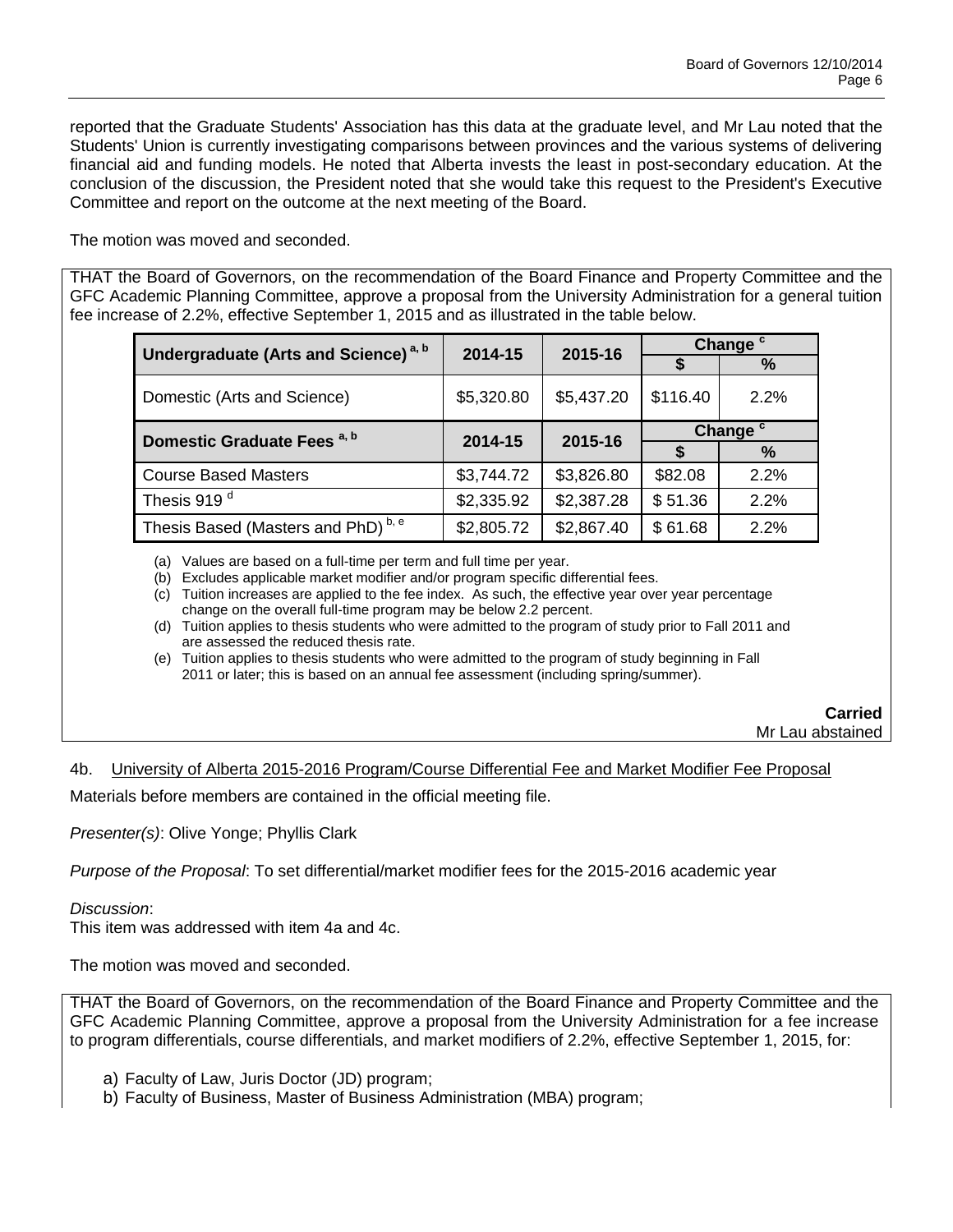- c) Faculty of Medicine and Dentistry, Doctor of Medicine (MD) program;
- d) Faculty of Business, Undergraduate Business courses;
- e) Faculty of Engineering, Undergraduate Engineering courses;
- f) Faculty of Pharmaceutical Sciences, Pharmacy program; and
- g) Graduate Studies, Thesis Based, as set out in the table below.

|                                                 |            |            | Change <sup>a</sup> |      |
|-------------------------------------------------|------------|------------|---------------------|------|
| Program Differential <sup>c</sup>               | 2014-15    | 2015-16    | S                   | %    |
| Juris Doctor (JD) Program b                     | \$4,545.60 | \$4,645.60 | \$100.00            | 2.2% |
| Master of Business Administration (MBA) Program | \$597.84   | \$610.92   | \$13.08             | 2.2% |
| Doctor of Medicine (MD) Program b               | \$4,545.60 | \$4,645.60 | \$100.00            | 2.2% |
|                                                 |            |            | Change <sup>a</sup> |      |
| Market Modifier <sup>c, d</sup>                 | 2014-15    | 2015-16    | S                   | $\%$ |
| <b>Undergraduate Business</b>                   | \$209.78   | \$214.38   | \$4.60              | 2.2% |
| Undergraduate Engineering                       | \$177.36   | \$181.24   | \$3.88              | 2.2% |
| Undergraduate Pharmacy                          | \$404.16   | \$413.04   | \$8.88              | 2.2% |
| Graduate, Thesis Based <sup>e</sup>             | \$856.68   | \$875.52   | \$18.84             | 2.2% |

(a) Tuition increases are applied to the fee index. As such, the effective year over year percentage change on the overall full-time program may be below 2.2 percent.

- (b) Program Fees values are based on a full-time per term and full-time per year.
- (c) Values listed are per course, unless otherwise stated (assumes 3 units course weight)
- (d) A grand-parenting structure applies in each case to allow for the exemption of these fees, under specific conditions, for students registered prior to September 2011.
- (e) Graduate market modifier applies only to thesis students beginning their program of study in Fall 2011 or later, and is based on an annual fee assessment (including spring/summer).

**Carried**  Mr Lau abstained

### 4c. University of Alberta 2015-2016 International Tuition Fee Proposal

Materials before members are contained in the official meeting file.

*Presenter(s)*: Olive Yonge; Phyllis Clark

*Purpose of the Proposal*: To set the International Differential for the 2015-2016 academic year.

#### *Discussion*:

This item was addressed with items 4a and 4b.

The motion was moved and seconded.

THAT the Board of Governors, on the recommendation of the Board Finance and Property Committee and the GFC Academic Planning Committee, approve a proposal from the University Administration for an increase to international tuition fees of 2.2%, effective September 1, 2015 and as illustrated in the table below.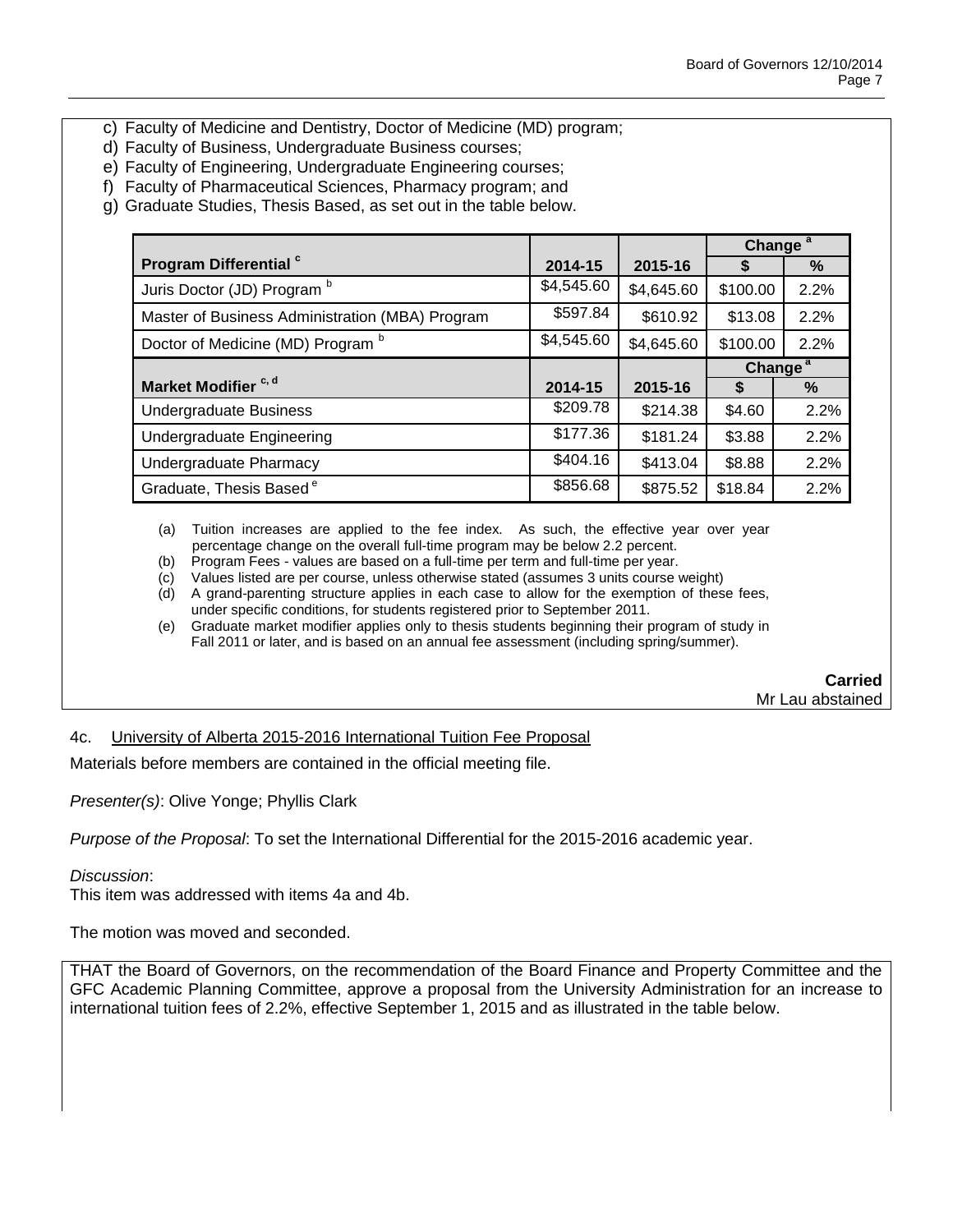| <b>General Tuition Fees:</b>                     |                       |                       |                         |                     |  |
|--------------------------------------------------|-----------------------|-----------------------|-------------------------|---------------------|--|
|                                                  |                       |                       | Change <sup>c</sup>     |                     |  |
| Undergraduate (Arts and Science) <sup>a, b</sup> | 2014-15               | 2015-16               | \$                      | $\%$                |  |
| International, Base                              | \$5,320.80            | \$5,437.20            | \$116.40                | 2.2%                |  |
| International, Differential                      | \$14,324.40           | \$14,638.80           | \$314.40                | 2.2%                |  |
| <b>Total, International</b>                      | \$19,645.20           | \$20,076.00           | \$430.80                | 2.2%                |  |
|                                                  |                       |                       |                         | Change <sup>c</sup> |  |
| <b>Course Based Masters<sup>a</sup></b>          | 2014-15               | 2015-16               | \$                      | $\frac{0}{0}$       |  |
| International, Base Tuition                      | \$<br>3,744.72        | \$<br>3,826.80        | \$82.08                 | 2.2%                |  |
| International, Differential                      | <u>\$</u><br>3,904.56 | $\frac{\$}{3,990.24}$ | \$85.68                 | 2.2%                |  |
| <b>Total, International</b>                      | 7,649.28              | 7,817.04              | \$167.76                | 2.2%                |  |
|                                                  |                       |                       | Change <sup>c</sup>     |                     |  |
| Thesis 919 <sup>a, d</sup>                       | 2014-15               | 2015-16               | \$                      | $\frac{0}{0}$       |  |
| International, Base Tuition                      | \$2,335.92            | \$2,387.28            | \$51.36                 | 2.2%                |  |
| International, Differential                      | \$2,436.36            | \$2,489.96            | \$53.60                 | 2.2%                |  |
| <b>Total, International</b>                      | \$4,772.28            | \$4,877.24            | \$104.96                | 2.2%                |  |
|                                                  |                       |                       | Change <sup>c</sup>     |                     |  |
| Thesis Based Masters/PhD <sup>a, b, e</sup>      | 2014-15               | 2015-16               | $\overline{\mathbf{s}}$ | $\%$                |  |
| International, Base Tuition                      | \$2,805.72            | \$2,867.40            | \$61.68                 | 2.2%                |  |
| <b>Graduate Thesis Market Modifier</b>           | \$856.68              | \$875.52              | \$18.84                 | 2.2%                |  |
| International, Differential                      | \$2,935.80            | \$3,000.36            | \$64.56                 | 2.2%                |  |
| <b>Total, International</b>                      | \$6,598.20            | \$6,743.28            | \$145.08                | 2.2%                |  |

(a) Values are based on full-time per year.

(b) Excludes applicable market modifier and/or program specific differential fees, except for the graduate thesis market modifier, which is included above.

(c) Tuition increases are applied to the fee index. As such, the effective year over year percentage change on the overall full-time program may be below 2.2 percent.

(d) Tuition applies to thesis students who were admitted to the program of study prior to Fall 2011 and are assessed the reduced thesis rate.

(e) Tuition applies to thesis students who were admitted to the program of study beginning in Fall 2011 or later; this is based on an annual fee assessment (including spring/summer).

# **Program Differential and Market Modifier Fees:**

|                                         |            |            | Change   |      |
|-----------------------------------------|------------|------------|----------|------|
| Program Differential <sup>a</sup>       | 2014-15    | 2015-16    |          | $\%$ |
| Juris Doctor (JD), base b               | \$4,545.60 | \$4,645.60 | \$100.00 | 2.2% |
| Juris Doctor (JD), IDF on base b        | \$5,108.84 | \$5,221.20 | \$112.36 | 2.2% |
| Total International JD Program Fee b    | \$9,654.44 | \$9,866.80 | \$212.36 | 2.2% |
| Master of Business Administration, Base | \$597.84   | \$610.92   | \$13.08  | 2.2% |
| MBA, IDF on Base                        | \$671.88   | \$686.64   | \$14.76  | 2.2% |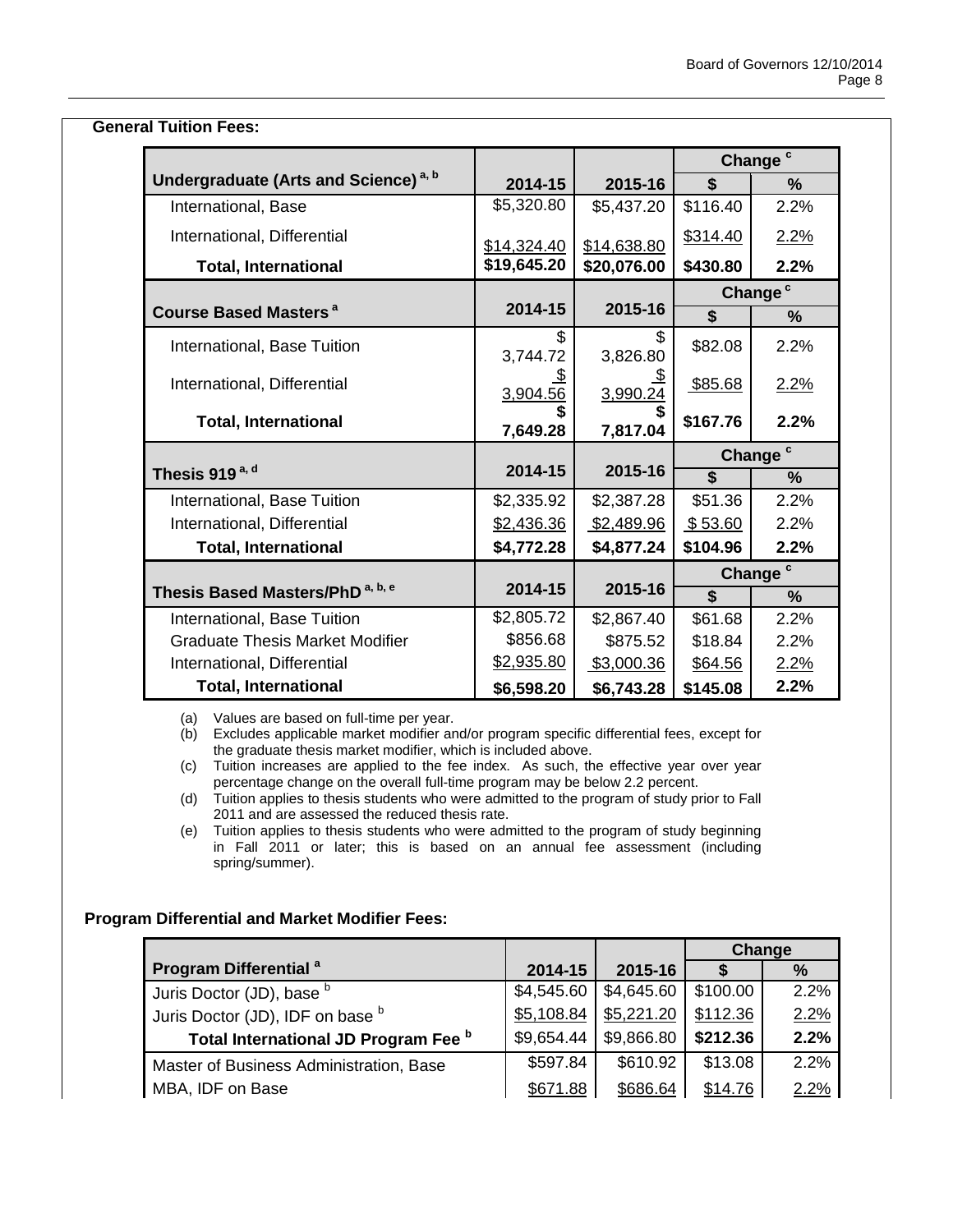| <b>Total International MBA Program Fee</b> | \$1,269.72         | \$1,297.56 | \$27.84 | 2.2% |  |
|--------------------------------------------|--------------------|------------|---------|------|--|
|                                            | 2014-15<br>2015-16 |            | Change  |      |  |
| Market Modifier <sup>a</sup>               |                    |            |         | $\%$ |  |
| <b>Business, Base Market Modifier</b>      | \$209.78           | \$214.38   | \$4.60  | 2.2% |  |
| Business, IDF on Market Modifier           | \$564.64           | \$577.06   | \$12.42 | 2.2% |  |
| <b>Total, International</b>                | \$774.42           | \$791.44   | \$17.02 | 2.2% |  |
| Engineering, Base Market Modifier          | \$177.36           | \$181.24   | \$3.88  | 2.2% |  |
| Engineering, IDF on Market Modifier        | \$477.48           | \$487.96   | \$10.48 | 2.2% |  |
| <b>Total, International</b>                | \$654.84           | \$669.20   | \$14.36 | 2.2% |  |
| Pharmacy, Base Market Modifier             | \$404.16           | \$413.04   | \$8.88  | 2.2% |  |
| Pharmacy, IDF Market Modifier              | \$1,087.92         | \$1,111.80 | \$23.88 | 2.2% |  |
| <b>Total, International</b>                | \$1,492.08         | \$1,524.84 | \$32.76 | 2.2% |  |

(a) Values listed are per course, unless otherwise stated (assumes 3 units course weight).

(b) Program Fees - values are based on a full-time per term and full-time per year.

### **Carried** Mr Lau abstained

# 4d. 2015-2016 Residence Rate Proposal

Materials before members are contained in the official meeting file.

# *Presenter(s)*: Don Hickey

*Purpose of the Proposal*: Ancillary Services do not receive base operating or capital dollars to build and maintain the student residences. As per Board of Governors direction, Ancillary Services must operate the student residence as self-sustaining operations. As such, the financial proforma must reflect the full and true cost of replacement and renewal of their capital assets through operations and reserves, including the repayment of debt and related interest. In addition, the residences are subject to municipal property taxation.

#### *Discussion*:

Mr Hickey introduced the item, highlighting the consultation process that led to the recommendation before members.

He responded to questions and comments from members regarding the following matters: how the residence rates compare in the Edmonton market; whether there is a specific analysis of market segments where students are likely to live; and a note that student homelessness is an emerging issue.

The motion was moved and seconded.

THAT the Board of Governors, on the recommendation of the Board Finance and Property Committee, approve the 2015-2016 Residence Rental Rate Proposal as set forth in Attachment 1, effective May 1, 2015.

**Carried**

# 4e. Research and Collections Resource Facility (RCRF) - South Campus: Capital Expenditure Authorization Request (CEAR)

Materials before members are contained in the official meeting file.

*Presenter(s)*: Don Hickey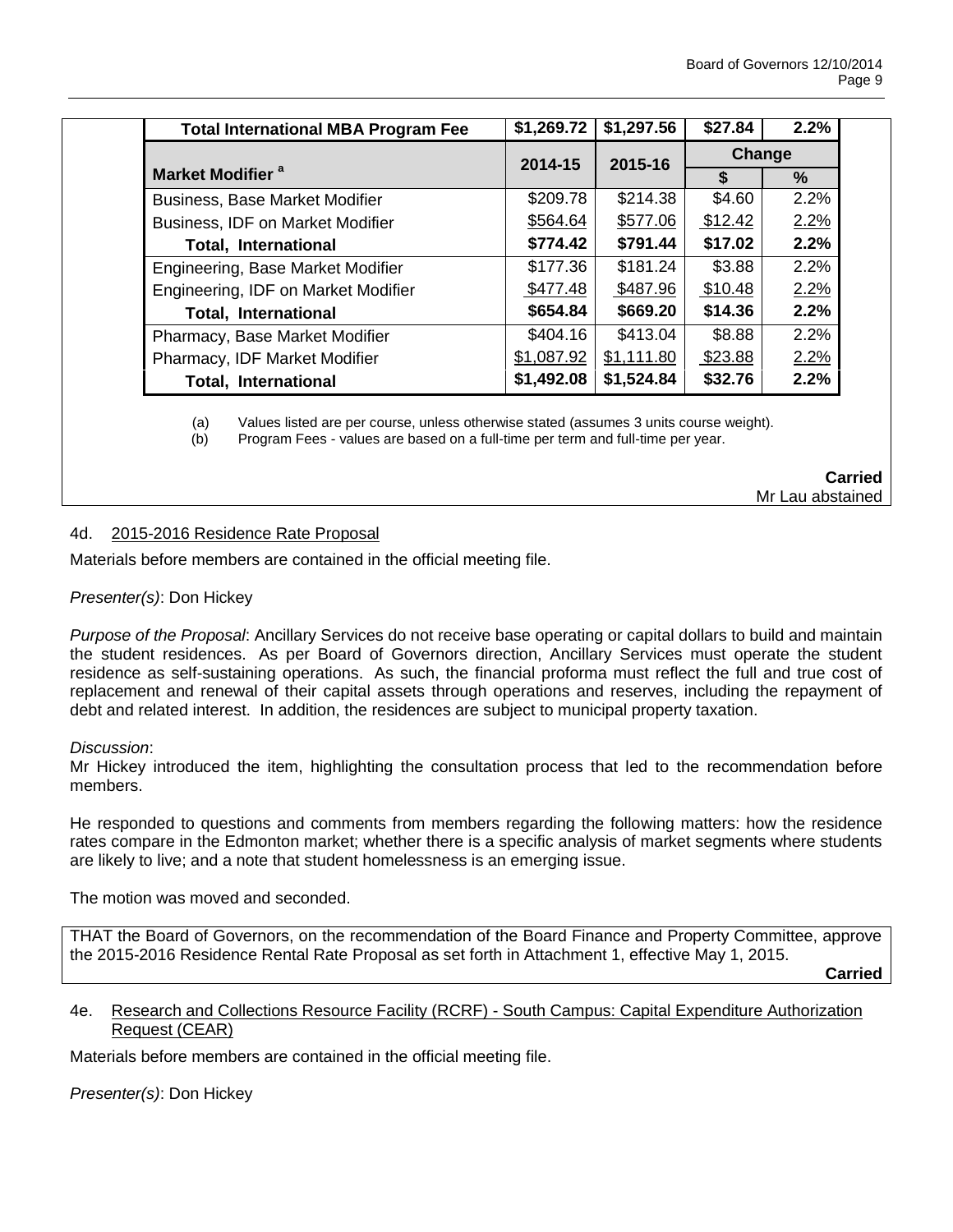*Purpose of the Proposal*: The Books and Records Depository (BARD) is currently the facility that houses less frequently used library materials, research collections and University Archives. Given the current location, the building conditions and the lease expiring in 2017, the university is looking to find an alternate location for high density storage for research collections and the Archives.

# *Discussion*:

Mr Hickey presented the item, outlining the requirement for the construction of a new, purpose-built facility on South Campus to provide the required capacity including expansion space; the proper environment in which to store these materials; and lower risk and close proximity to University campuses. The proposed building could be expanded in the future for related or complimentary use occupancies. He noted that three options had been explored prior to arriving at this recommendation: lease space; occupy the expanded federal archives facility; and build a new facility.

Mr Hickey responded to questions and comments from members regarding the following matters: that maintaining a world-leading library is critical to the heart of the University's mission; and whether the new facility aligns with the South Campus Plan.

The motion was moved and seconded.

THAT the Board of Governors, on the recommendation of the Board Finance and Property Committee, approve an expenditure of thirty million dollars (\$30,000,000.00) in Canadian funds for a total project cost of thirty million dollars (\$30,000,000.00), for the design and construction of the Research and Collections Resource Facility (RCRF) – South Campus.

**Carried**

#### 4f. Research and Collections Resource Facility (RCRF) - South Campus: Borrowing Resolution and Order in Council

Materials before members are contained in the official meeting file.

# *Presenter(s)*: Don Hickey

*Purpose of the Proposal*: The Book and Record Depository (BARD) is currently the facility that houses less frequently used library materials, research collections and the University Archives. Given the current location, the building conditions and the lease expiring in 2017, the university is looking to find an alternate location for high density storage for research collections and the Archives.

A borrowing resolution and borrowing motion requires the approval of the Board of Governors, based on the recommendation of the Board Finance and Property Committee, in order that the required Order in Council may be obtained from

# *Discussion*:

Mr Hickey introduced the item and provided details regarding the likelihood of receiving lights-on funding.

The motion was moved and seconded.

THAT the Board of Governors, on the recommendation of the Board Finance and Property Committee:

a) execute a Borrowing Resolution requesting approval of debt financing for the design and construction of the Research and Collections Resource Facility (RCRF) – South Campus project for a total borrowing amount not to exceed thirty million dollars (\$30,000,000.00) in Canadian funds for a term of not more than twenty-five (25) years at an interest rate of not more than five percent (5.0%); and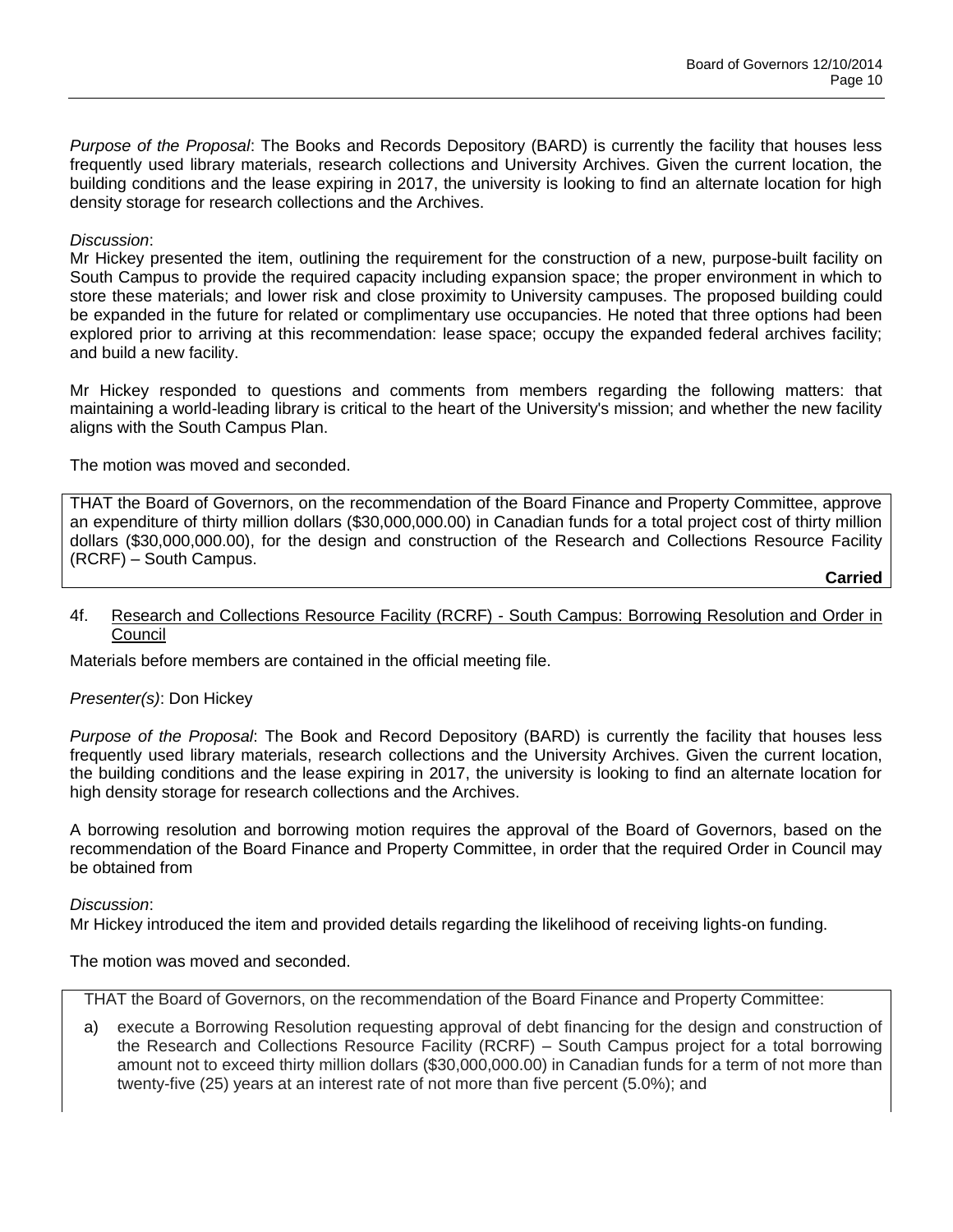b) make application to the Minister of Infrastructure for the required approval of the Lieutenant Governor in Council.

**Carried**

# 4g. Internal Loan Policy

Materials before members are contained in the official meeting file.

*Presenter(s)*: Phyllis Clark

*Purpose of the Proposal*: To update the Internal Loan Policy to better reflect current and anticipated utilization patterns.

*Discussion*:

Ms Clark presented the item and noted that the proposed change is required to adjust for increasingly larger requests.

The motion was moved and seconded.

THAT the Board of Governors, on the recommendation of the Board Finance and Property Committee, approve the proposed changes to the UAPPOL Internal Loan Policy, as submitted by the Office of the Vice-President (Finance and Administration) and as set forth in Attachment 1, to take effect upon final approval.

**Carried**

#### 4h. Chemical and Materials Engineering Building (CMEB): Supplemental Capital Expenditure Authorization Request (CEAR)

Materials before members are contained in the official meeting file.

*Presenter(s)*: Don Hickey

*Purpose of the Proposal*: To obtain approval of a supplemental CEAR for \$7,000,000.00 as provided through the Faculty of Engineering for the construction of levels 2, 3 and 7 in CMEB.

*Discussion*:

Mr Hickey presented the proposal, reporting that the funds will allow for the continued construction and modernization of three additional levels within CMEB. The three new levels will add an additional fifty (50) wet labs to alleviate the space constraints currently being realized by the Faculty of Engineering.

Ms Clark noted that this request was not outside the scope of the original internal loan and that she is confident that the University has the capacity to handle this request.

The motion was moved and seconded.

THAT the Board of Governors approve a Supplemental Capital Expenditure Authorization Request (CEAR) of seven million dollars (\$7,000,000.00) in Canadian funds for a total revised project cost of twenty-four million dollars (\$24,000,000.00) for the construction of levels 2, 3 and 7 within the Chemical and Materials Engineering Building (CMEB).

**Carried**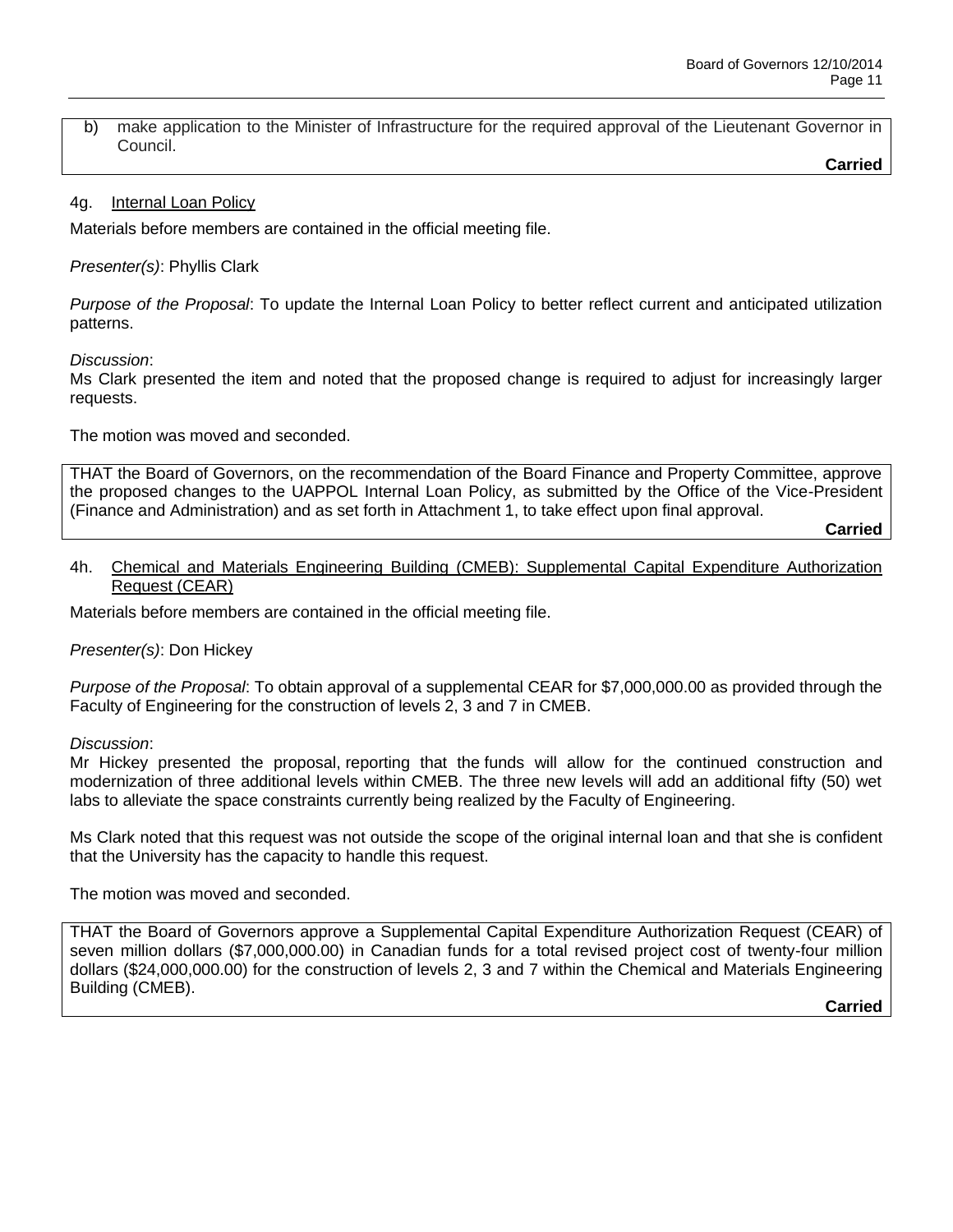# 5. *Report of the Investment Committee*

# *Presenter(s)*: David Lawson

# 5a. Unitized Endowment Pool (UEP) Spending Policy

Materials before members are contained in the official meeting file.

# *Presenter(s)*: David Lawson; Phyllis Clark

*Purpose of the Proposal*: To implement a revised Unitized Endowment Pool (UEP) Spending Policy that aligns the indirect cost recovery on endowed donations with that of expendable donations.

# *Discussion*:

Ms Clark introduced Mr Dave Lawson, new Chair of the Board Investment Committee. Mr Lawson presented the item, noting that the Committee conducts an annual review of the spending policy for the endowment and, as a result, this year, three changes are recommended regarding administrative provisions:

- to eliminate the redirection of the first 12 months spending allocation associated with new endowment donations to the administrative assessment.
- the annual spending allocation is made available in full during the month of April each fiscal year.
- the spending allocation calculation procedure is changed to allow communication one year in advance on the amount to be allocated.

The presenters responded to questions and comments from members regarding the following matters: whether a policy for socially ethical investment is in place; whether the portfolio is diversified, not relying on resourcebased investments; the difference between socially responsible investment and divesting of energy investments; and how the spending policy deals with major changes in the market.

Members engaged in a discussion regarding Advancement activities. The need to create an experience that increases pride in donors regarding their gifts was expressed, and the level of dissatisfaction among donors was noted. The President observed that every other major university directs a portion of each donation to the Advancement Office. She added that donors are concerned with lack of follow-up and other service-related issues, some of which are due to lack of necessary resources. Mr Renehan reported that when Greg Abel, Berkshire Hathaway Energy CEO, visited campus, he reviewed the endowment and the financial statements and noted that if the University was a company he would invest in it. Members also discussed the advantages of an integrated service model versus centralized and decentralized models.

The Board Chair requested that a report regarding where the University ranks against our peers in terms of the number of staff conducting advancement activities, and how advancement teams are structured, be produced.

The motion was moved and seconded.

THAT the Board of Governors, on the recommendation of the Board Investment Committee, approve the revised Unitized Endowment Pool Spending Policy, as set forth in Attachment 1 to the agenda documentation.

> **Carried** Mr Wilson opposed; Mr Teskey abstained

6. *Report of the Safety, Health and Environment Committee*

*Presenter(s)*: Steven LePoole

6a. Board Safety, Health and Environment Committee Terms of Reference

Materials before members are contained in the official meeting file.